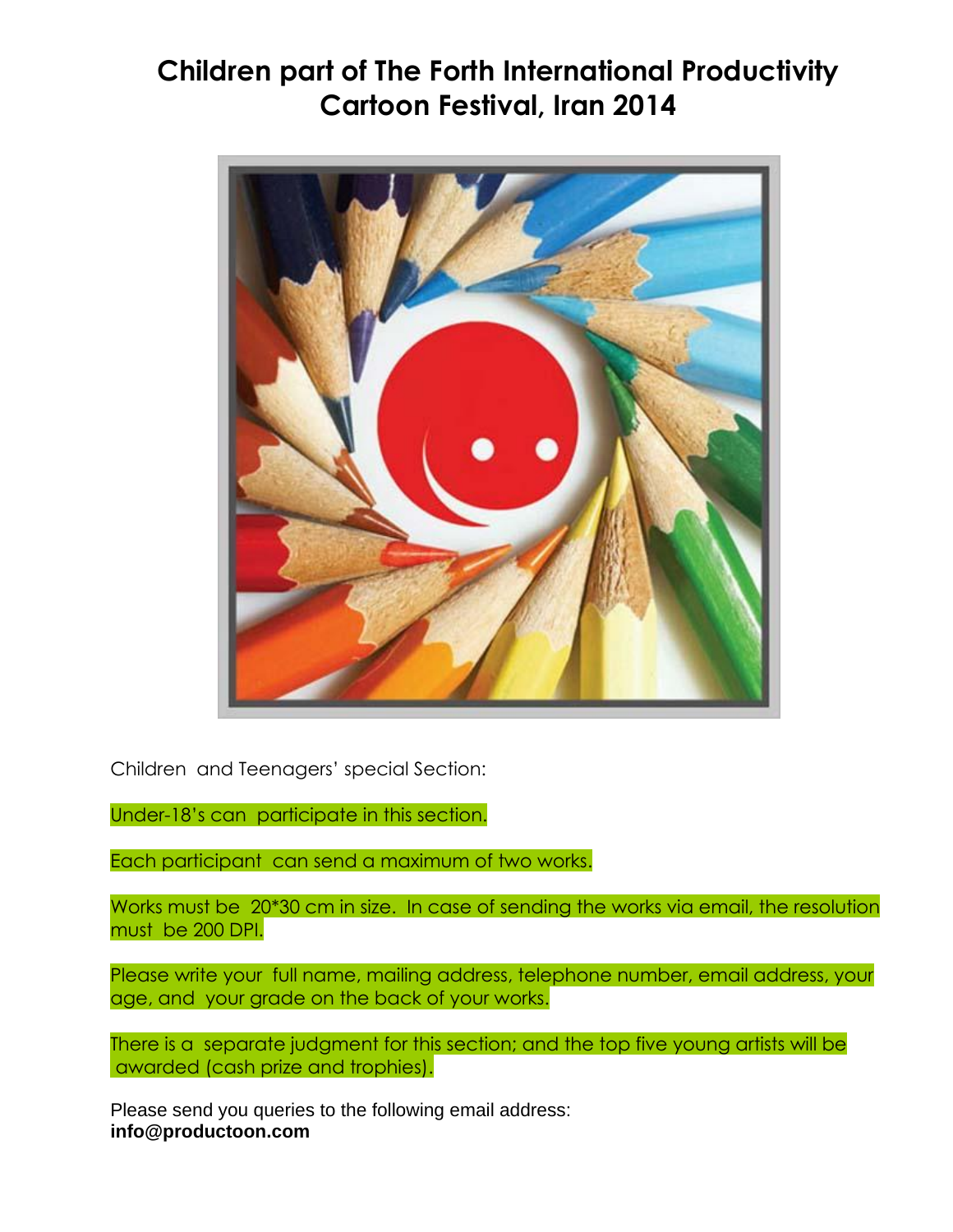

## The Fourth International Productivity Cartoon Festival

Attention: this contest supported by CWN-news.com site too The Forth International Productivity Cartoon Festival, furnished with bags of experience from the previous three festivals, is again inviting all artists from around the globe to participate and help the organizers achieve their goals. They are supposed to play their roles in line with the responsibility they have in the society. Objectives which embrace one of the most significant human challenges in developing responsible behavior and drawing up a framework for a decent life in order to safeguard human resources and capitals, and provide more opportunities for man.

Having reviewed the previous festivals and the bagged experiences, the secretariat of the Forth Festival intends to add a main theme, on which the focus of the Festival will be, to lead the Festival toward the proposed subject so that other issues can be followed more specifically and the artists can concentrate on one subject and have a better chance to participate more in changing behaviors toward one single productive behavior. The previous subjects included:

productivity and correcting and modifying consumption patterns;

productivity and home, productivity on technology;

productivity in human resources;

productivity and urban life;

productivity in factories;

productivity and the environment;

This approach attempts to attend to such issues which embrace the general concerns of productivity management in every festival, in addition to a specific subject which is sought to be paid meticulous attention by the honorable artists.

We all believe that education is tied with the next generation's future and gives life to the picture of the future, this is one of the most important human concerns and perhaps, for many of us, it is the most critical issue of life; therefore, the main theme of this year's festival is based on this concept.

Productivity in education system covers a wide scope. The following list is only some suggestions: Teaching productivity and its concepts;

The impact of educating children on general productivity;

Technology and its role in education;

Effectiveness of teaching methods;

Managing negative impacts of education on the environment, such as harms of the internet; Education for everyone;

The effect of education on reducing man's future problems;

Education and learning through practice;

Education and learning through art;

Understanding cultural and ethnic diversity and respect as the output of education system;